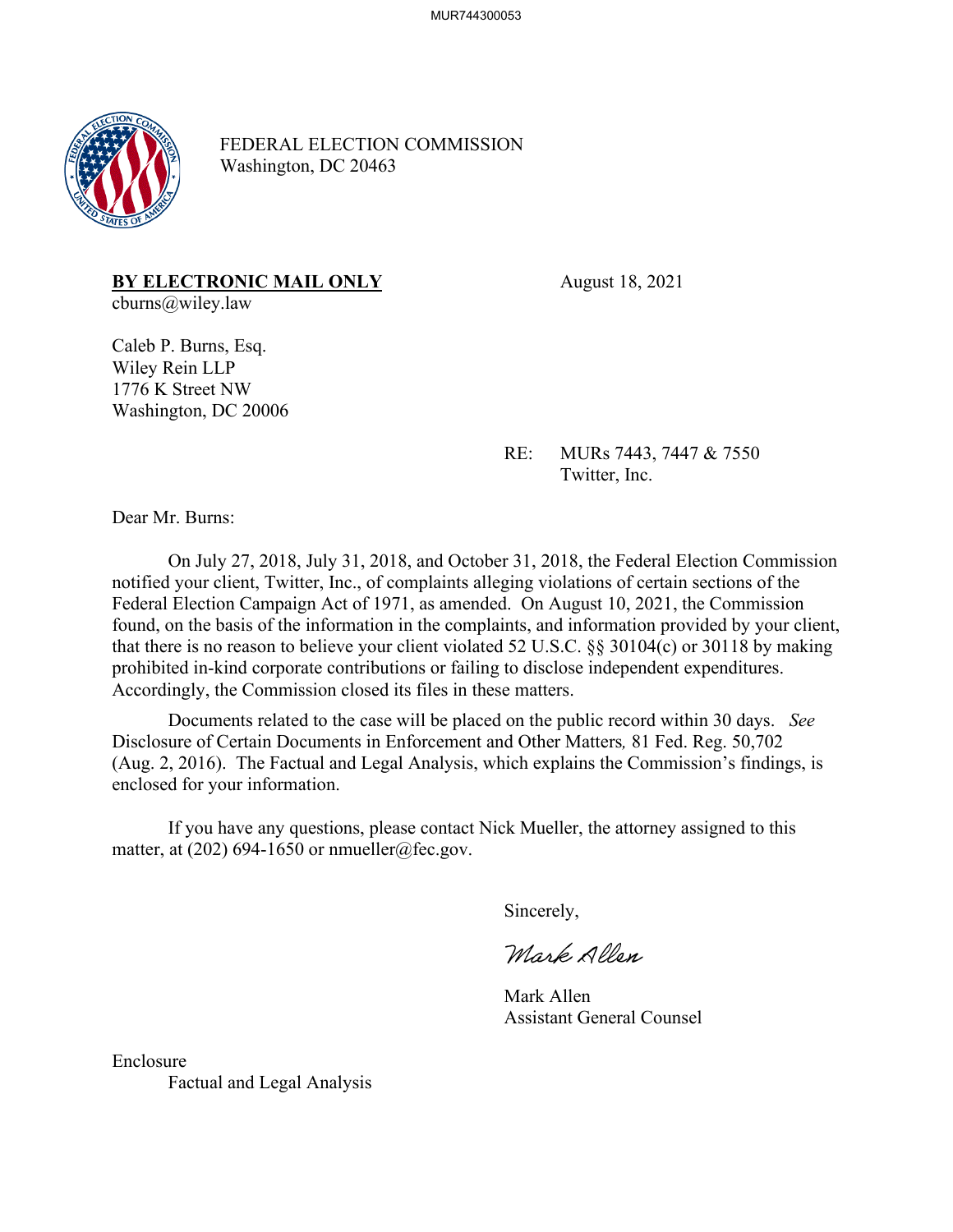| $\mathbf{1}$             | FEDERAL ELECTION COMMISSION                                                                              |
|--------------------------|----------------------------------------------------------------------------------------------------------|
| $\overline{2}$           | <b>FACTUAL AND LEGAL ANALYSIS</b>                                                                        |
| 3                        |                                                                                                          |
| $\overline{4}$<br>5<br>6 | Twitter, Inc.<br><b>RESPONDENT:</b><br>MURs: 7443, 7447, & 7550                                          |
| 7<br>8                   | <b>INTRODUCTION</b><br>I.                                                                                |
| 9                        | These matters involve allegations that the social media platform Twitter, Inc. ("Twitter")               |
| 10                       | violated the Federal Election Campaign Act of 1971, as amended (the "Act"), by denying the               |
| 11                       | Complainants the ordinary full use of the platform. The Complainants in MURs 7443 and 7447,              |
| 12                       | who were federal candidates at the time of the alleged violations, argue that the limitations            |
| 13                       | Twitter placed on their accounts served as prohibited in-kind corporate contributions to, or             |
| 14                       | undisclosed independent expenditures supporting, their political opponents. <sup>1</sup> The Complainant |
| 15                       | in MUR 7550, who was not a federal candidate, argues that the limits on his account benefited            |
| 16                       | the opponents of the candidates he supports. <sup>2</sup> The MUR 7443 and 7447 Complainants also argue  |
| 17                       | that Twitter, as a platform for political debate, falls within the scope of the Commission's debate      |
| 18                       | regulations and that Twitter's alleged failure to use objective criteria for selecting participants      |
| 19                       | resulted in a prohibited corporate contribution. <sup>3</sup>                                            |
| 20                       | Twitter disputes both the factual and legal basis of these allegations, stating that it did not          |
| 21                       | make contributions or expenditures because its actions were undertaken for legitimate                    |
| 22                       | commercial reasons and not for the purpose of influencing a federal election. As discussed               |
|                          |                                                                                                          |

<span id="page-1-0"></span><sup>23</sup> below, Twitter has credibly explained that it had a commercial motivation for each of the actions

<sup>1</sup> MUR 7443 Compl. (July 27, 2018); MUR 7447 Compl. (July 31, 2018).

<span id="page-1-1"></span><sup>2</sup> MUR 7550 Compl. (Nov. 19, 2018).

<span id="page-1-2"></span><sup>3</sup> MUR 7443 Compl. at 16-17; MUR 7447 Compl. at 19-20.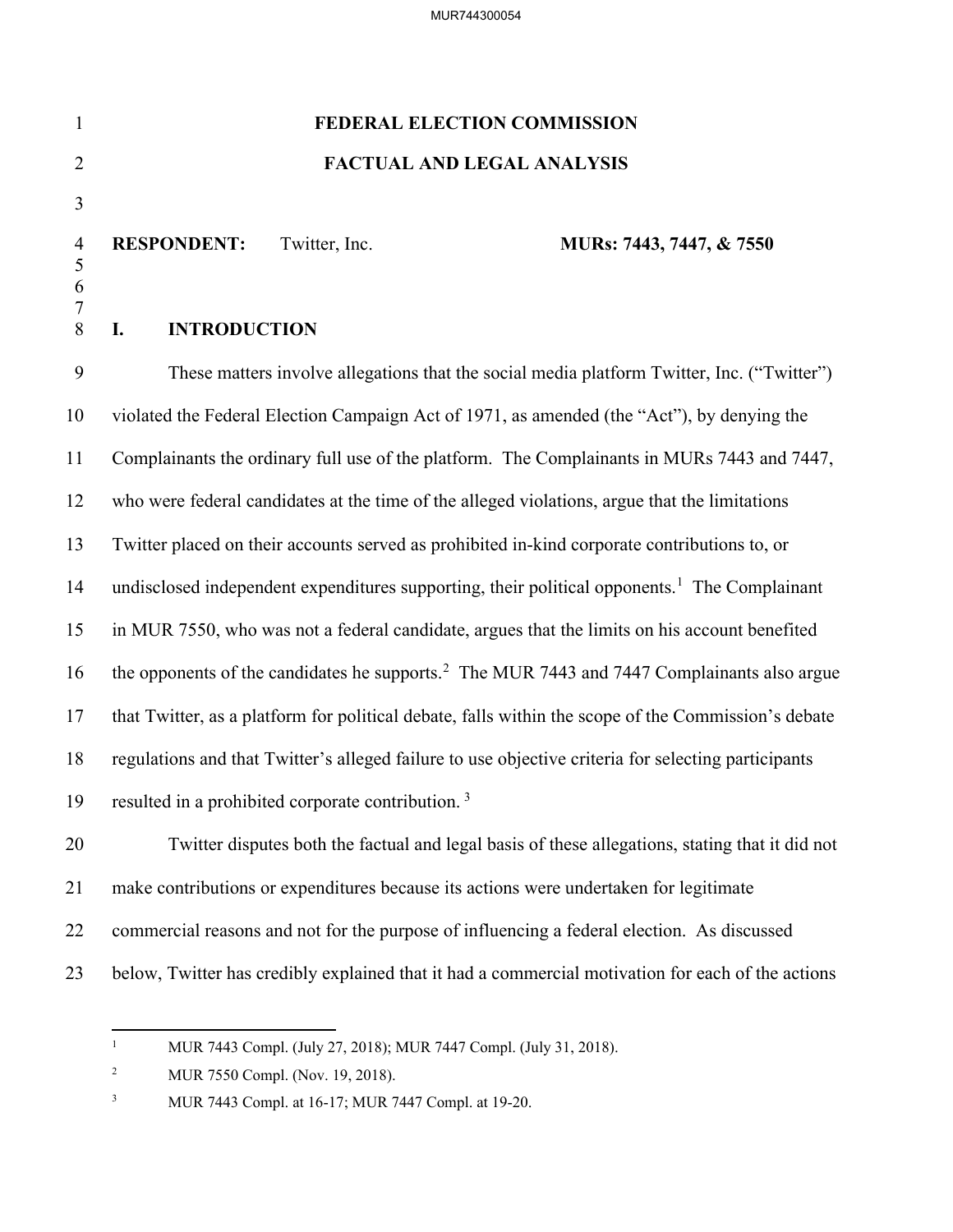MUR 7443, 7447, & 7550 (Twitter, Inc.) Factual & Legal Analysis Page 2 of 11

1 at issue in these complaints, rather than an electoral purpose. Therefore, it appears that no 2 contribution or expenditure was made. Further, while Twitter may be providing a forum for 3 debate and discussion, it is not a "debate" within the meaning of Commission's regulations. 4 Accordingly, the Commission finds no reason to believe that Twitter violated 52 U.S.C. 5 §§ 30104(c) or 30118 of the Act by failing to disclose independent expenditures or making 6 prohibited in-kind corporate contributions.

## 7 **II. FACTS**

8 The complaint in MUR 7443, filed by the authorized committee of Congressman Matt 9 Gaetz, alleges that Twitter "shadow banned" Gaetz, thereby making a prohibited, in-kind, 10 corporate contribution to, or an undisclosed independent expenditure supporting, Gaetz's 11 opponents.<sup>[4](#page-2-0)</sup> At the time of the alleged shadow banning, Gaetz was a candidate in the  $2018$ 12 Republican primary in Florida's First District. Gaetz bases his allegation on a news report in 13 *Vice* in which journalists reported that they typed Gaetz's name into Twitter's search bar, but that 14 it did not appear in the auto-populated drop-down of options.<sup>[5](#page-2-1)</sup> Not having his name appear in 15 this search, which makes it more difficult to find his profile, is what Gaetz refers to as shadow 1[6](#page-2-2) banning.<sup>6</sup> Gaetz alleges that "similarly situated Republicans" were also excluded from the

<span id="page-2-1"></span>5 MUR 7443 Compl. at 10 (citing Alex Thompson, *Twitter is "Shadow Banning" Prominent Republicans Like the RNC Chair and Trump Jr.'s Spokesman*, VICE NEWS (July 25, 2018), [https://news.vice.com/en\\_us/article/43paqq/twitter-is-shadow-banning-prominent-republicans-like-the-rnc-chair](https://news.vice.com/en_us/article/43paqq/twitter-is-shadow-banning-prominent-republicans-like-the-rnc-chair-and-trump-jrs-spokesman)[and-trump-jrs-spokesman](https://news.vice.com/en_us/article/43paqq/twitter-is-shadow-banning-prominent-republicans-like-the-rnc-chair-and-trump-jrs-spokesman) ("Thompson, *Twitter is 'Shadow Banning' Prominent Republicans*"). The article was updated on July 26, 2018 with a revised headline: "Twitter appears to have fixed 'shadow ban' of prominent Republicans like the RNC chair and Trump Jr.'s spokesman."

<span id="page-2-0"></span><sup>4</sup> The term "shadow ban" generally refers to the situation in which a user is not notified that they have been removed from a social media platform and may continue to interact with the platform, but other users cannot view the content the banned user publishes. The term is also used in instances in which a social media platform has made it more difficult to locate a particular user's published content or account, or in which that user's content is otherwise less likely to appear on another user's social media feed. *See* G.F., *What is "Shadowbanning"?*, THE ECONOMIST (Aug. 1, 2018), https://www.economist.com/the-economist-explains/2018/08/01/what-isshadowbanning.

<span id="page-2-2"></span><sup>6</sup> MUR 7443 Compl. at 1, 10.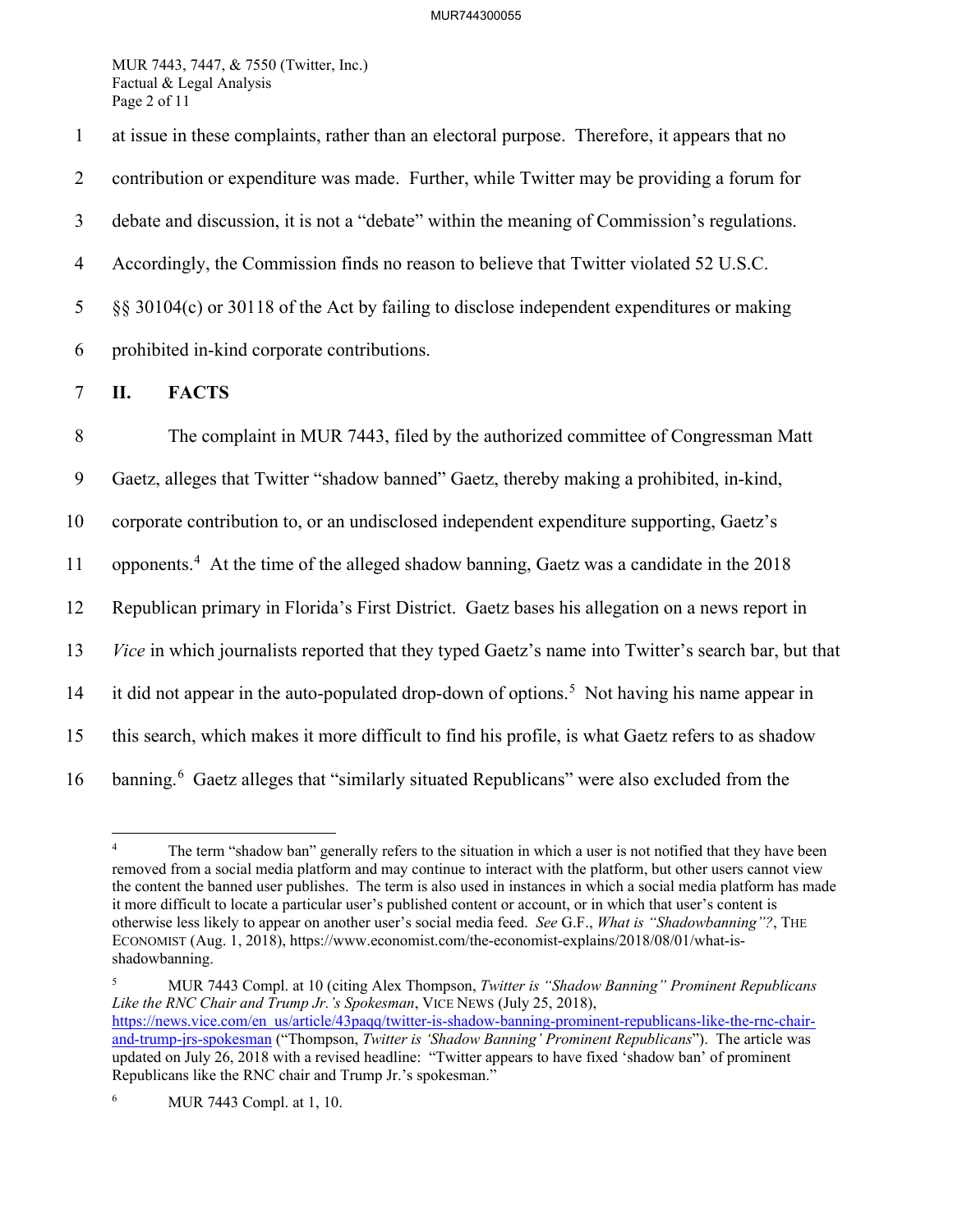#### MUR744300056

MUR 7443, 7447, & 7550 (Twitter, Inc.) Factual & Legal Analysis Page 3 of 11

1 Twitter search drop-down list, but that no Democratic candidates were subject to such

2 exclusion.<sup>[7](#page-3-0)</sup> Because of the routine use of Twitter in political campaigns, Gaetz alleges that this 3 decreased visibility on the platform relative to his Democratic opponents constitutes a thing of 4 value, and thus an in-kind contribution to his opponent or an independent expenditure on his 5 opponent's behalf. $8$ 

6 The complaint in MUR 7447, filed by Paul Nehlen, a candidate in the 2018 Republican 7 primary election for Congress in Wisconsin's First District, alleges that Twitter violated the Act 8 by banning him altogether from the social media platform. Nehlen alleges that his Twitter 9 account was suspended in January 2018 for seven days because he violated Twitter's Rules and 10 Terms of Service and was required to delete certain tweets before his account was reinstated.<sup>[9](#page-3-2)</sup> 11 After Nehlen's account was reinstated, he tweeted a link to a page containing a screenshot of the 12 tweets he was originally required to delete.<sup>[10](#page-3-3)</sup> Nehlen states that, on February 11, 2018, Twitter 13 reversed its reinstatement decision and permanently banned him.<sup>[11](#page-3-4)</sup> He further states that he 14 appealed that decision, and that the appeal was denied.<sup>[12](#page-3-5)</sup> Twitter allegedly disabled the account 15 of his campaign spokesman and permanently banned the spokesman from using the platform.<sup>[13](#page-3-6)</sup> 16 When that spokesman sought to continue tweeting from someone else's account, that account  $17$  was disabled as well.<sup>[14](#page-3-7)</sup>

- <span id="page-3-2"></span>9 MUR 7447 Compl. at 10.
- <span id="page-3-3"></span>10 *Id*. at 12
- <span id="page-3-4"></span>11 *Id*. at 13.
- <span id="page-3-5"></span>12 *Id*.
- <span id="page-3-6"></span>13 *Id*. at 11.
- <span id="page-3-7"></span>14 *Id*.

<span id="page-3-0"></span><sup>7</sup> *Id.* at 8, 10-11 (citing Thompson, *Twitter is "Shadow Banning" Prominent Republicans* and Complainant's own "good faith search").

<span id="page-3-1"></span><sup>8</sup> *Id*. at 9-11.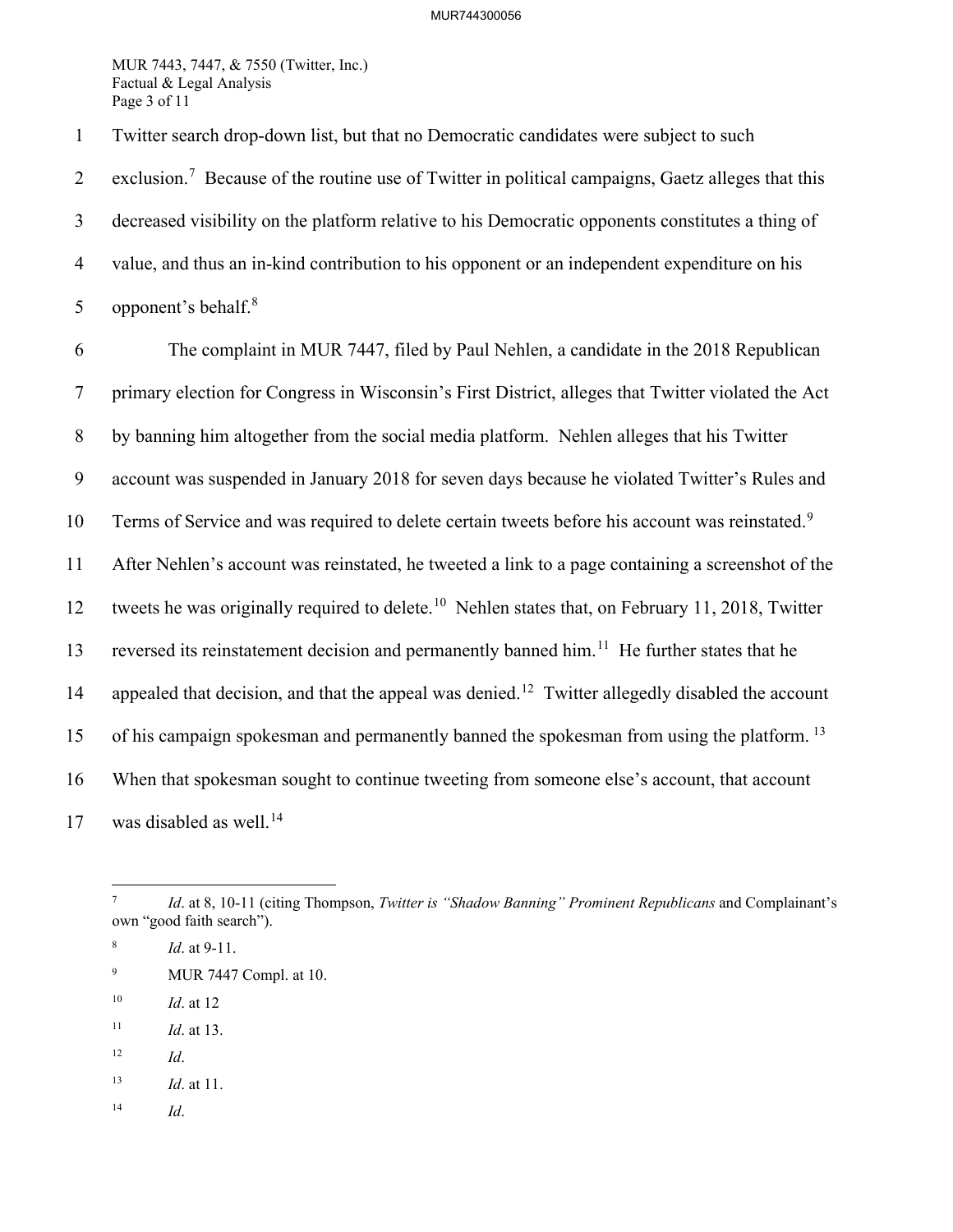#### MUR744300057

MUR 7443, 7447, & 7550 (Twitter, Inc.) Factual & Legal Analysis Page 4 of 11

1 Nehlen acknowledges that many of his tweets prompted other users to complain to 2 Twitter that the tweets were offensive and violated Twitter's rules.<sup>[15](#page-4-0)</sup> He states that he received 3 multiple email notices from Twitter regarding these complaints as well as determinations by 4 Twitter that these tweets did not violate Twitter's rules.<sup>[16](#page-4-1)</sup> Nehlen alleges that only Republican 5 candidates have been banned from Twitter and that Twitter acts in a partisan fashion, "favoring 6 liberal speech on its platform over conservative speech." $17$ 7 The complaint in MUR 7550 was filed by a non-candidate who states that he used 8 Twitter to share messages reflecting his support for certain Democratic candidates. He alleges 9 that in February 2018, his account was suspended because of what Twitter told him was 10 "suspicious activity."<sup>[18](#page-4-3)</sup> Complainant states that Twitter tried to verify his account by sending a 11 verification code to his phone but that he was unable to respond because he had a new phone 12 number.<sup>[19](#page-4-4)</sup> Thus, the Complainant alleges that this suspension constituted an in-kind contribution 13 to the opponents of the Democratic candidates he supported. 14 Twitter generally responds to each complaint by asserting that it did not make a 15 contribution or expenditure because its activities were not undertaken for the purpose of 16 influencing an election. It explains that each of the activities complained of were the result of 17 actions taken to further Twitter's business interests. Specifically, Twitter states that advertisers, 18 the main source of Twitter's revenue, have expressed concern about "divisive content" that has 19 appeared on Twitter, threatening to take their advertising dollars elsewhere if Twitter did not

<span id="page-4-0"></span>15 *Id*.

<span id="page-4-1"></span><sup>16</sup> *Id*. at 10-13.

<span id="page-4-2"></span><sup>17</sup> *Id*. at 6, 14.

<span id="page-4-3"></span><sup>18</sup> MUR 7550 Compl.

<span id="page-4-4"></span><sup>19</sup> *Id*.; *see* MUR 7550 Resp. at 1 (Jan. 28, 2019).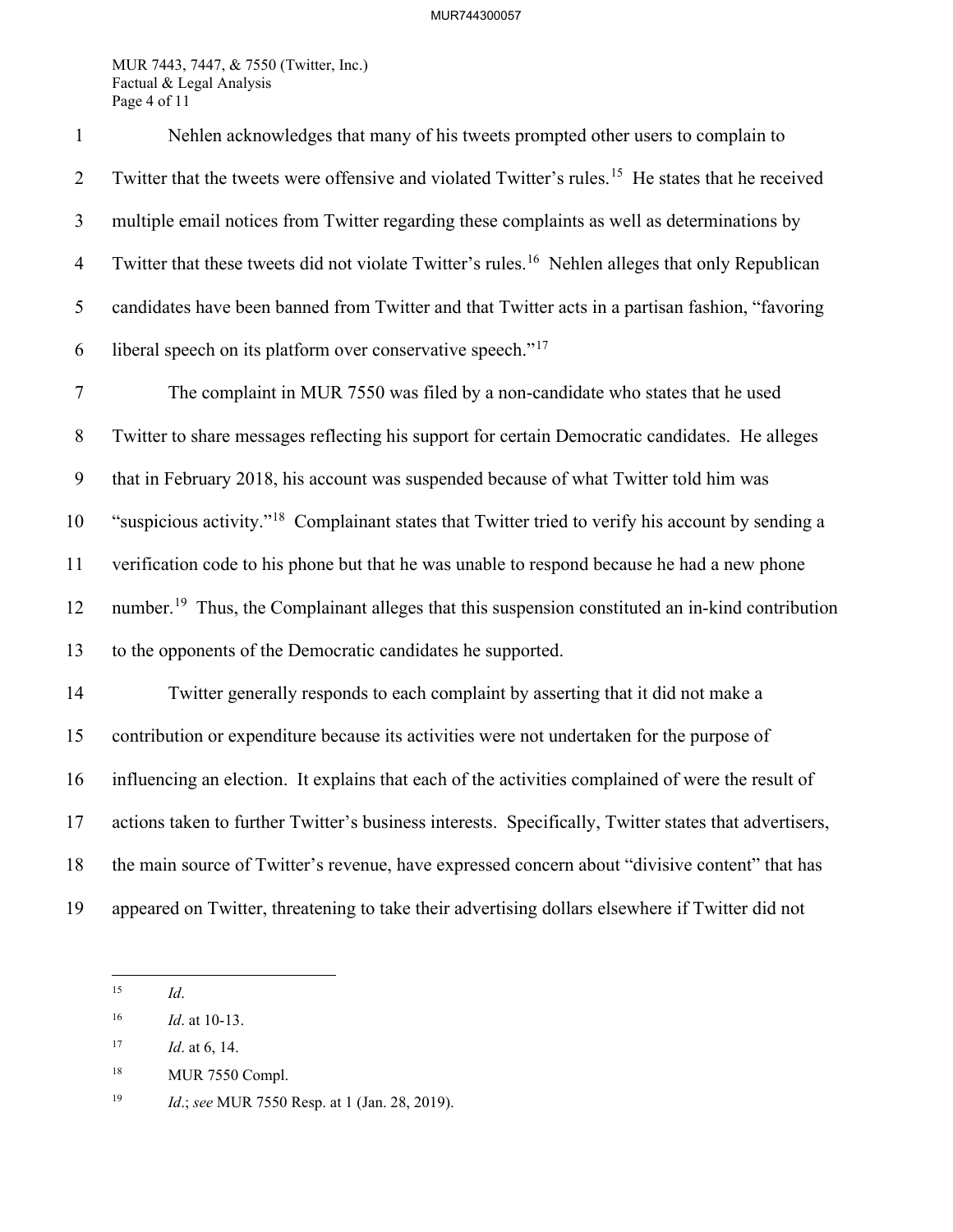MUR 7443, 7447, & 7550 (Twitter, Inc.) Factual & Legal Analysis Page 5 of 11

1 take steps to address "a toxic online environment" where their ads could appear alongside "hate 2 speech" or "content that promoted racism."<sup>[20](#page-5-0)</sup> In addition, Twitter states that criticism of its 3 "hands-off approach to digital abuse and harassment on its service" may have affected the value 4 of its stock and made potential buyers of the company wary.<sup>[21](#page-5-1)</sup> In response to these threats to 5 Twitter's brand and revenue streams, Twitter asserts that it "began employing 'technology to be 6 more aggressive in detecting and minimizing the visibility of certain types of abusive and 7 manipulative behaviors."<sup>[22](#page-5-2)</sup> Through "automated methods," Twitter attempted to "preemptively 8 detect abuse and reduce the reach of abusive behavior on the platform" and remove "content that 9 violates Twitter's Rules and Terms of Service."<sup>23</sup> Twitter reports that these measures have led to 10 positive results, such as a reduction in the number of abuse reports from users.  $24$ 

<span id="page-5-0"></span><sup>20</sup> MUR 7447 Resp. at 3-4 (Oct. 26, 2018).

<span id="page-5-1"></span><sup>21</sup> *Id*. at 4-5.

<span id="page-5-2"></span><sup>22</sup> MUR 7443 Resp. at 3 (Oct. 26, 2018) (citing *Twitter: Transparency and Accountability*, 115th Cong. (Sept. 5, 2018), Testimony of Jack Dorsey, Twitter CEO, before the House Comm. on Energy and Commerce at 3, <https://docs.house.gov/meetings/IF/IF00/20180905/108642/HHRG-115-IF00-Wstate-DorseyJ-20180905.pdf> ("Dorsey Testimony")).

<span id="page-5-3"></span><sup>&</sup>lt;sup>23</sup> *Id.* at 3, 5-7. Twitter's Terms of Service "reserve the right to remove content that violates the User Agreement" as well as to "suspend or terminate" accounts "if we reasonably believe . . . you have violated the these Terms or the Twitter Rules." *Id* at 5 (citing Twitter, *Twitter Terms of Service*, [https://twitter.com/en/tos#update;](https://twitter.com/en/tos#update) Twitter, *Twitter Rules*, [https://help.twitter.com/en/rules-and-policies/twitter-rules\)](https://help.twitter.com/en/rules-and-policies/twitter-rules). Twitter provides further descriptions of the kinds of content that may be considered abusive or hateful as well as the consequences for posting such content. *See* Twitter, *Twitter Rules*; Twitter, *Hateful Content Policy*, [https://help.twitter.com/en/rules](https://help.twitter.com/en/rules-and-policies/hateful-conduct-policy)[and-policies/hateful-conduct-policy.](https://help.twitter.com/en/rules-and-policies/hateful-conduct-policy)

<span id="page-5-4"></span><sup>&</sup>lt;sup>24</sup> *Id.* at 4. Twitter also asserts that its activities fall within the scope of the press exemption contained in 11 C.F.R. § 100.73 and thus it states that its activities are not contributions or expenditures. *Id*. at 7. Foreseeing this potential defense, MURs 7443 and 7447 Complainants assert that Twitter's actions are not exempted from being contributions or expenditures by virtue of the press exemption because their actions were not for any legitimate press function. MUR 7443 Compl. at 11-12, 15; MUR 7447 Compl. at 14-15, 18.

Finally, Twitter asserts that it is immune from civil liability for its actions pursuant to the Communications Decency Act. MUR 7447 Resp. 14-15, 17-18; *see* 47 U.S.C. § 230(c) (providing that "no provider . . . of an interactive computer service shall be held liable on account of . . . any action voluntarily taken in good faith to restrict access to or availability of material that the provider or user considers to be obscene, lewd, filthy, excessively violent, harassing, or otherwise objectionable").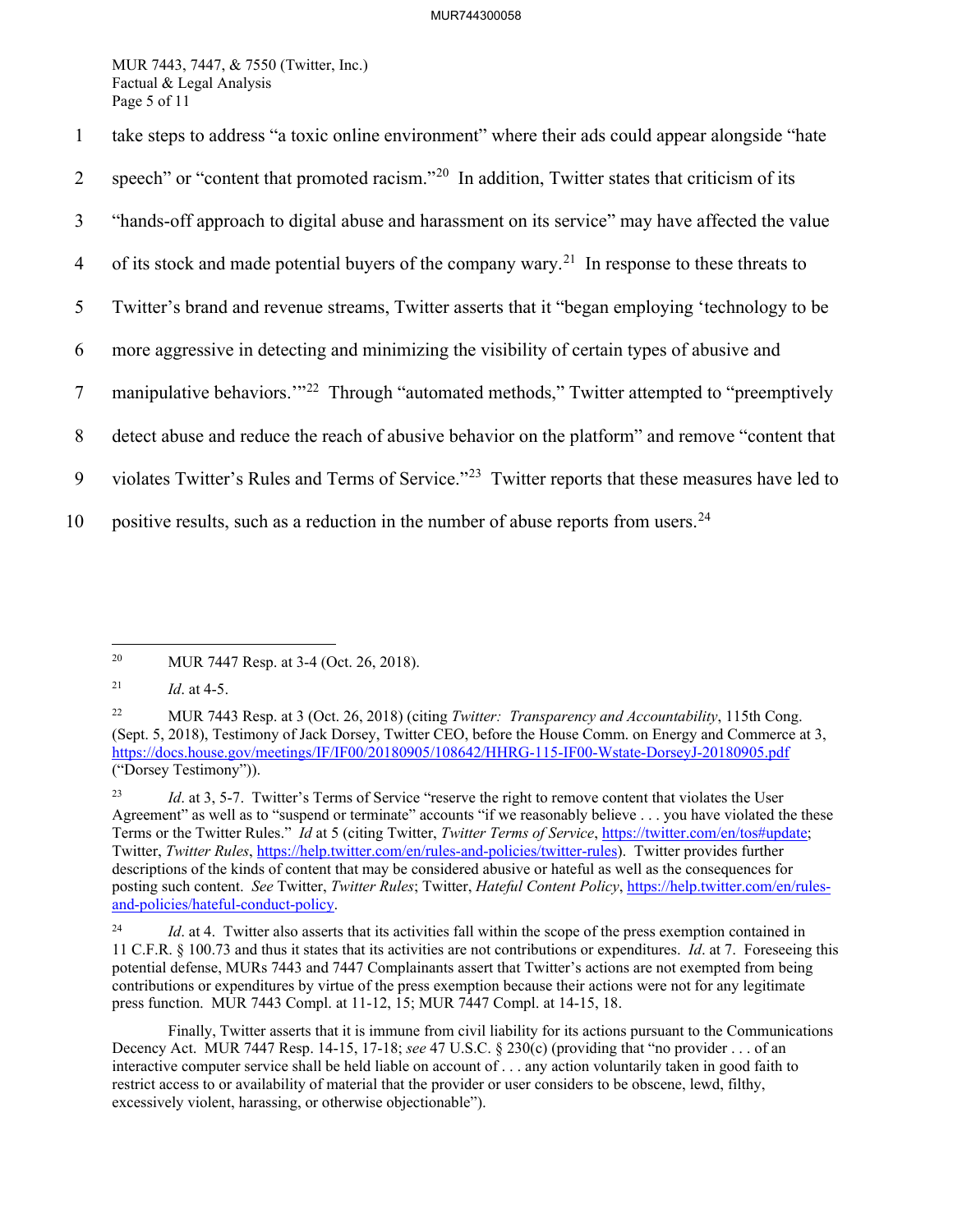MUR 7443, 7447, & 7550 (Twitter, Inc.) Factual & Legal Analysis Page 6 of 11

1 With respect to the specific complaints, Twitter acknowledges that Gaetz, the 2 Complainant in MUR 7443, along with 600,000 other accounts worldwide (including 3 Republicans and Democrats) temporarily did not appear in the auto-populated drop-down of the 4 search window.<sup>[25](#page-6-0)</sup> Twitter states that Gaetz and other similarly situated users were not appearing 5 in the auto-populated drop-down as a result of Twitter's larger efforts to "detect and minimize 6 the visibility of certain types of abusive and manipulative behavior."<sup>[26](#page-6-1)</sup> The reason that Gaetz 7 and many others did not appear in this search function, even when users searched for their 8 specific name, was that other accounts with whom they interacted had "high indicia of misuse or 9 abuse."<sup>[27](#page-6-2)</sup> Twitter states, however, that it decided it was unfair to remove accounts from this 10 search function based on the actions of others, and reversed course within 24 hours of the issue 11 being identified so that Gaetz and other affected accounts once again appeared in the search 12 predictions.<sup>[28](#page-6-3)</sup> 13 With respect to Nehlen's account, at issue in MUR 7447, Twitter explains that Nehlen

14 was banned for misusing Twitter's services by "facilitating intimidation," "employ[ing] violent

15 imagery," and espousing "white supremacist and anti-Semitic views."<sup>[29](#page-6-4)</sup> Twitter asserts that, in

<span id="page-6-3"></span>28 *Id*. at 5; *see also* Thompson, *Twitter is "Shadow Banning" Prominent Republicans.*

<span id="page-6-0"></span><sup>&</sup>lt;sup>25</sup> MUR 7443 Resp. at 4.

<span id="page-6-1"></span><sup>26</sup> *Id*. at 3.

<span id="page-6-2"></span><sup>&</sup>lt;sup>27</sup> *Id.* at 4-5 ("Here, Congressman Gaetz's Twitter account was one of many that disappeared from the autosuggestion list upon rollout, not because of the content of his Tweets, but rather because of the behavior of other Twitter accounts that were interacting with the Congressman's account (e.g., when those other accounts had been repeatedly blocked, muted or exhibited any of the other above-described behavior signals employed by the algorithms).").

<span id="page-6-4"></span><sup>&</sup>lt;sup>29</sup> MUR 7447 Resp. at 1, 8-10. Twitter describes in detail material from Nehlen's account including tweets depicting his primary election opponent "falling from a helicopter," "providing contact information of his critics" and "singling them out for harassing calls and messages," and a photoshopped image "of himself sitting at the desk in the Oval Office, surrounded by the spiked heads of Jewish men." *Id*. at 8-11 (quoting CV Vitolo-Haddad, *Paul Nehlen: Nazi Ideology on the Republican Ticket*; Bob Brigham, *Bannon-backed Candidate Advocates Murdering Paul Ryan with a Fascist 'Death Flight'*, RAWSTORY.COM (Dec. 20, 2017),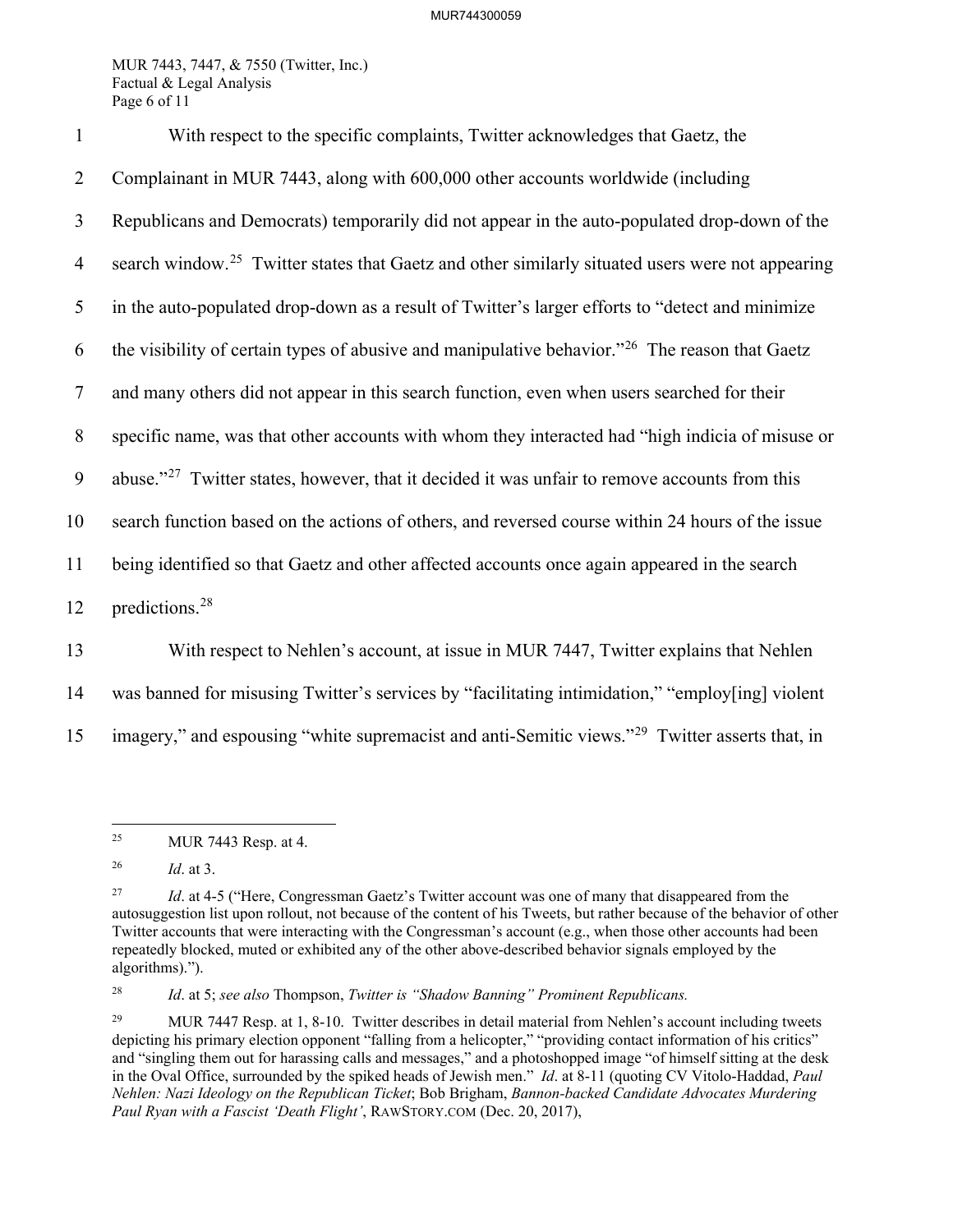MUR 7443, 7447, & 7550 (Twitter, Inc.) Factual & Legal Analysis Page 7 of 11

- 1 light of the statements of potential advertisers' concerns with being "associated with violence,
- 2 bigotry or hate," it acted on a commercial motivation to ban Nehlen from the platform rather
- $3$  than risk further damage to its brand and alienating advertisers.<sup>[30](#page-7-0)</sup>
- 4 Finally, with respect to the suspended account at issue in MUR 7550, Twitter explains
- 5 that the activity of the account indicated it may have been a bot, or computer automated account,
- 6 disseminating spam.<sup>[31](#page-7-1)</sup> In support, it provides the text of multiple tweets in all caps which were
- identical, save for the names of the individuals tagged in each tweet: $32$



9 Twitter sought to verify the authenticity of these posts via the phone number provided

10 when the account was established, but the owner of the account was unable to respond because

8

[https://www.rawstory.com/2017/12/bannon-backed-candidate-advocatesmurdering-paul-ryan-with-a-fascist-death](https://www.rawstory.com/2017/12/bannon-backed-candidate-advocatesmurdering-paul-ryan-with-a-fascist-death-flight/)flight).

<span id="page-7-0"></span><sup>30</sup> *See id*. at 4 (citing Barrett Brunsman, *P&G to YouTube: Don't Pair Our Ads with Terrorist Propaganda – or Cat Videos*, CIN. BUS. COURIER (Sept. 25, 2017), https://www.bizjournals.com/cincinnati/news/2017/09/25/p-gto-youtube-don-t-pair-our-ads-with-terrorist.html.).

<span id="page-7-1"></span><sup>31</sup> MUR 7550 Resp. at 5.

<span id="page-7-2"></span><sup>&</sup>lt;sup>32</sup> *Id.* at 5-6. Twitter states that Abel posted more than thirty of these similar posts on the same day and that his account history shows "numerous similar instances" of spam-like posts. *Id*. at 5 n.26.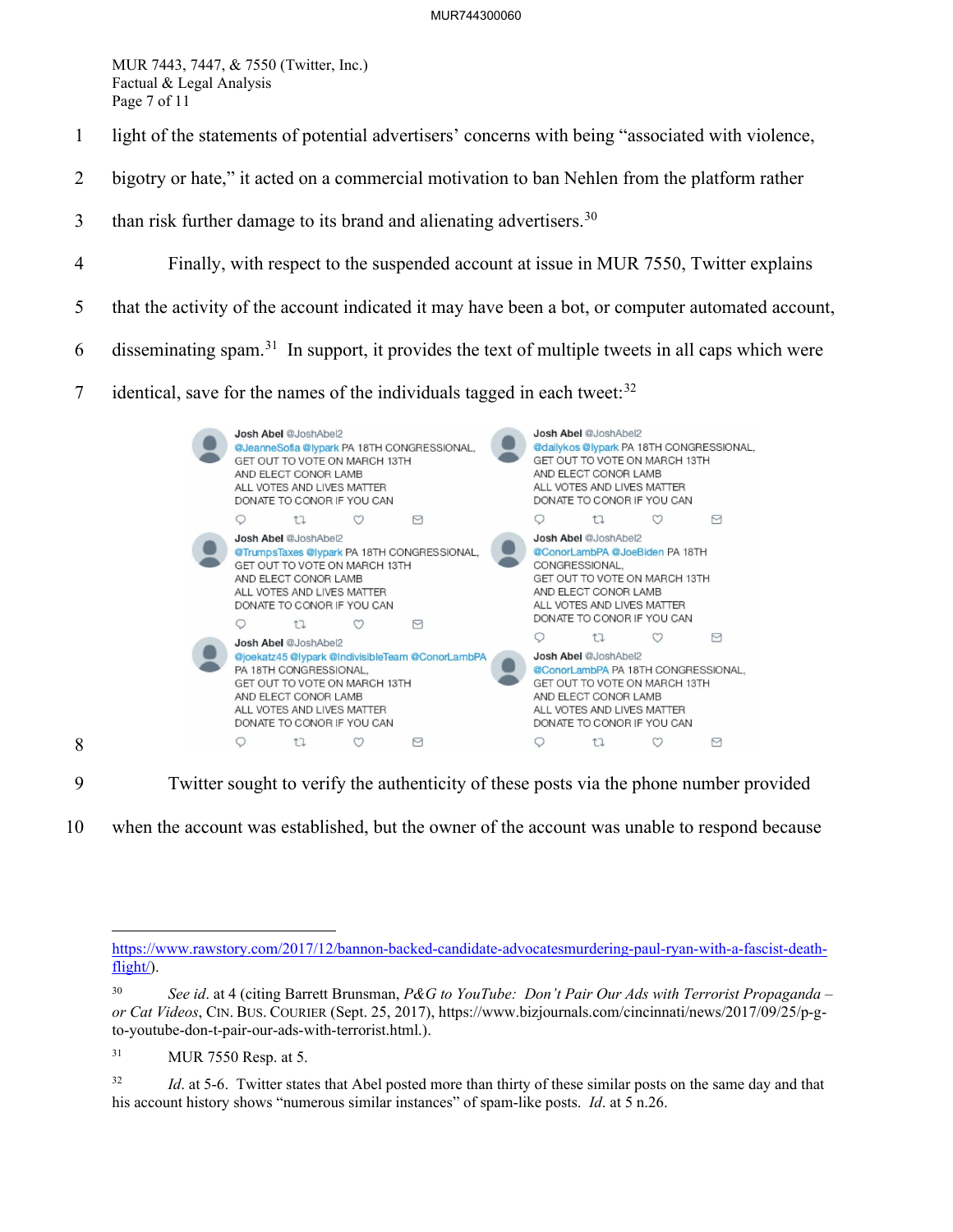MUR 7443, 7447, & 7550 (Twitter, Inc.) Factual & Legal Analysis Page 8 of 11

1 he was no longer in possession of that phone.<sup>[33](#page-8-0)</sup> Twitter points to this undisputed attempt and 2 failure to verify the account to support its claim that its actions did not have the purpose of 3 influencing an election but were done for the purpose of preventing spam on its platform and 4 thereby protecting its brand.<sup>[34](#page-8-1)</sup>

### 5 **III. LEGAL ANALYSIS**

6 The Act and Commission regulations prohibit any corporation from making contributions  $\sigma$  to a candidate's principal campaign committee.<sup>[35](#page-8-2)</sup> Entities that are not political committees 8 within the meaning of the Act must file disclosure reports with the Commission when they make 9 independent expenditures that aggregate in excess of \$250 during a calendar year with respect to 10 a given election.<sup>[36](#page-8-3)</sup> "Contribution" and "expenditure" are defined to include any gift of money or 11 "anything of value" for the purpose of influencing a federal election.<sup>[37](#page-8-4)</sup> The Commission has 12 previously concluded that a commercial vendor providing services to political committees will 13 not make a contribution for the purpose of influencing an election when its business activity 14 "reflects commercial considerations and does not reflect considerations outside the business 15 relationship."<sup>[38](#page-8-5)</sup> A commercial vendor need not make its services available to committees 16 representing all political ideologies, but rather may establish objective business criteria to protect

<span id="page-8-4"></span>37 52 U.S.C. § 30101(8)(A), (9)(A); 11 C.F.R. §§ 100.52(a), 100.111(a).

<span id="page-8-0"></span><sup>33</sup> *Id*. at 6; MUR 7550 Compl.

<span id="page-8-1"></span><sup>34</sup> Twitter notes that "[t]his type of automated re-verification process occurs *nearly ten million times a week* on Twitter." MUR 7550 Resp. at 1 (emphasis in original).

<span id="page-8-2"></span><sup>35 52</sup> U.S.C. § 30118(a).

<span id="page-8-3"></span> $36$  52 U.S.C. § 30104(c)(1). An independent expenditure is an expenditure that expressly advocates the election or defeat of a clearly identified federal candidate and that is not made in concert or cooperation with, or at the request or suggestion of, the candidate or his or her committee or agent, or a political party committee or its agent. *Id*. § 30101(17).

<span id="page-8-5"></span><sup>38</sup> Advisory Op. 2012-31 (AT&T) at 4.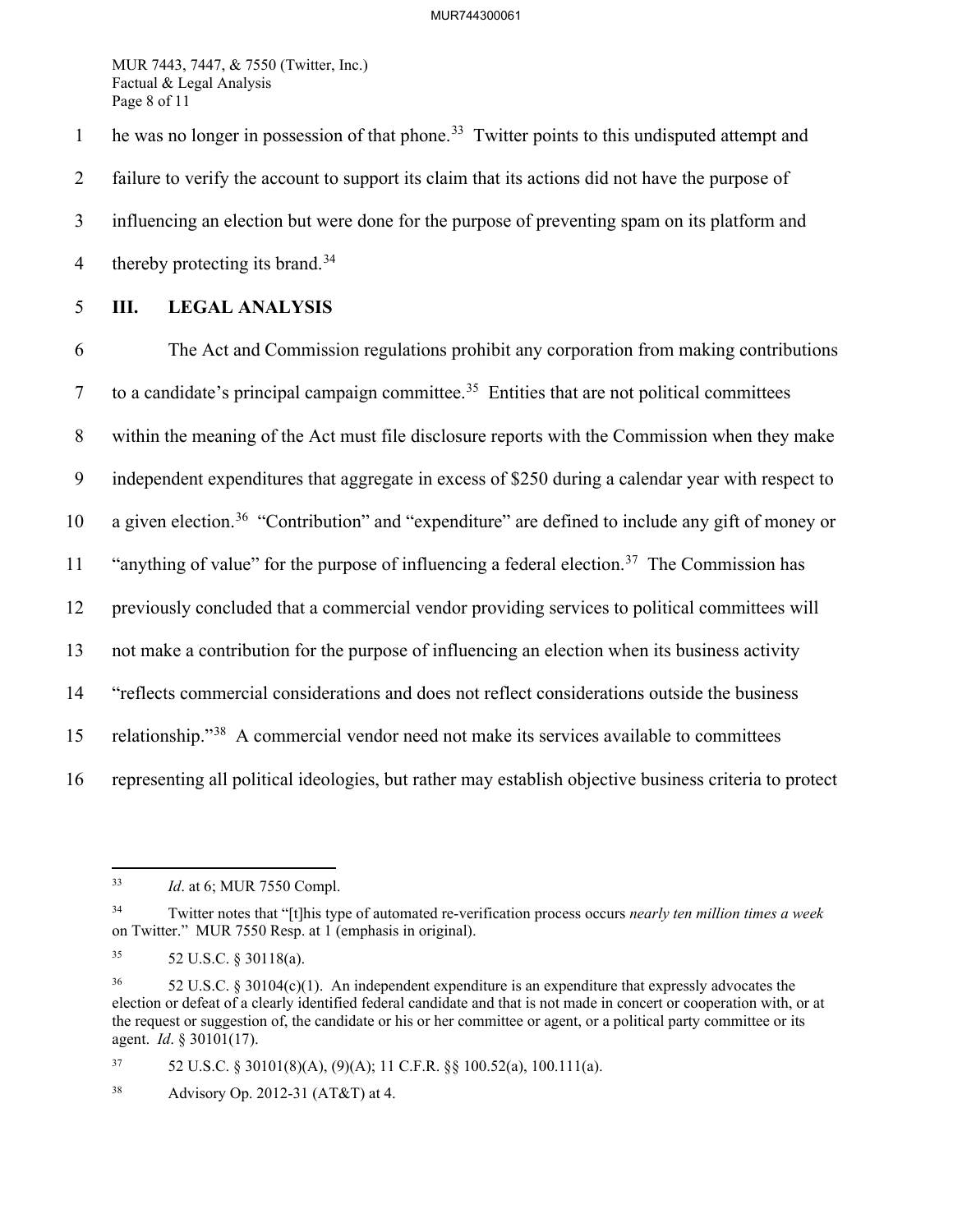MUR 7443, 7447, & 7550 (Twitter, Inc.) Factual & Legal Analysis Page 9 of 11

1 commercial viability of its business without making contributions to the committees that meet 2 those criteria. $39$ 

3 Though each of the three MURs presents a different set of factual circumstances, in each 4 instance, Twitter's action that Complainants allege was a contribution or independent 5 expenditure was part of an effort to "preemptively detect and reduce the reach of" content that 6 Twitter believes negatively affects its brand and ability to attract advertisers.<sup>[40](#page-9-1)</sup> Thus, the actions 7 taken by Twitter appear to reflect commercial considerations, rather than an effort to influence a 8 federal election. 9 With respect to MUR 7443, Twitter asserts that it temporarily changed its search function 10 as part of its efforts to "increase the quality of the discourse it hosts" and it appears to have had 11 no partisan basis or intent to influence an election, as the change affected more than 600,000 12 accounts treating "liberals, conservatives, and non-political actors alike."<sup>[41](#page-9-2)</sup> Twitter explained its 13 original decision, noting that "[t]he then-operating assumption was that accounts associated with 14 other abusive accounts are themselves more likely to be abusive."<sup>[42](#page-9-3)</sup> As to MUR 7447, Twitter's 15 decision to ban Nehlen was made in response to posts "facilitating intimidation," "employ[ing] 16 violent imagery," and espousing "white supremacist and anti-Semitic views," which it states

<span id="page-9-0"></span><sup>39</sup> Advisory Op. 2017-06 (Stein and Gotlieb) at 6; *see also* Advisory Op. 2012-28 (CTIA — The Wireless Association) at 3, 8-9 (no contribution to committee where "wireless service providers may decide, due to commercial considerations, to accept proposals from some political committees and not others"); Advisory Op. 2012-26 (Cooper for Congress, *et al*.) at 10 (no contribution to committee where its participation was subject to "objective and commercially reasonable" criteria); Advisory Op. 2004-06 (Meetup) at 1 (explaining that a corporation may provide goods and services to political committees without being considered to have made an inkind contribution so long as it does so "on the same terms and conditions available to all similarly situated persons in the general public").

<span id="page-9-1"></span><sup>40</sup> MUR 7443 Resp. at 3.

<span id="page-9-2"></span><sup>41</sup> *Id*. at 2, 4; *see also* Dorsey Testimony at 1 ("Twitter does not use political ideology to make any decisions, whether related to ranking content on our service or how we enforce our rules. . . . We do not shadowban anyone based on political ideology.").

<span id="page-9-3"></span><sup>42</sup> MUR 7443 Resp. at 4.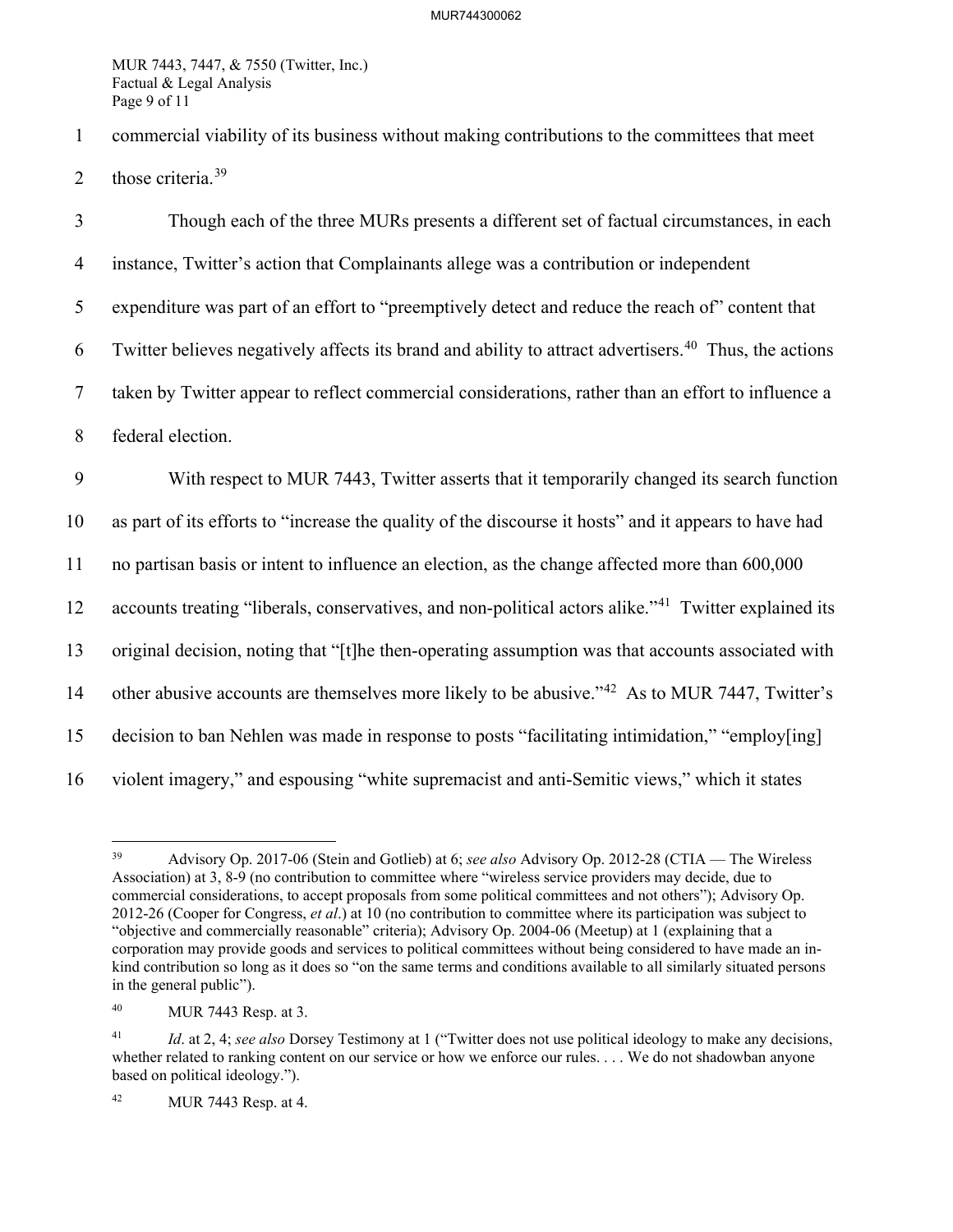#### MUR744300063

MUR 7443, 7447, & 7550 (Twitter, Inc.) Factual & Legal Analysis Page 10 of 11

1 were the kinds of posts about which major advertisers had expressed concern.<sup>[43](#page-10-0)</sup> Finally, 2 regarding MUR 7550, Twitter states that it suspended the user's account after a failed attempt to 3 verify that the account was not, as it appeared to be, a bot disseminating spam. With respect to 4 each of these matters, Twitter has credibly explained its commercial motivations behind its 5 decisions as part of a larger effort to protect its brand and attract advertisers. In light of this 6 commercial, rather than electoral, purpose, the Commission finds no reason to believe that 7 Twitter's actions were either contributions or expenditures.<sup>[44](#page-10-1)</sup> 8 With respect to the allegations in the MURs 7443 and 7447 complaints that Twitter failed 9 to disclose independent expenditures, neither complaint identifies any specific communication 10 made by Twitter that allegedly contains express advocacy.<sup>[45](#page-10-2)</sup> Therefore, the Commission finds 11 no reason to believe that Twitter failed to disclose independent expenditures. 12 The allegation in the MUR 7443 and 7447 complaints—that Twitter violated the 13 Commission's debate regulations by failing to follow objective criteria to pick participants in a 14 debate by banning the Complainants—also misses the mark.<sup>46</sup> That multiple candidates may 15 choose to express their opinions via their Twitter accounts does not make Twitter the host of a 16 "debate" under our regulations. The Commission has interpreted a debate to necessarily involve 17 "face-to-face appearances or confrontations," noting that this has been "an inherent characteristic 18 of candidate debates since the prototypical Lincoln-Douglas Debates in 1858."<sup>[47](#page-10-4)</sup> Twitter may be

<span id="page-10-3"></span>46 *See* MUR 7443 Compl. at 16-17; MUR 7447 Compl. at 19-20; *see* 11 C.F.R. §§ 110.13, 114.4(f).

<span id="page-10-4"></span>47 Advisory Op. 1986-37 (National Conservative Foundation) at 4 (determining that a forum that did not include face-to-face confrontations was not a debate for purposes of the Commission's regulations: "Although the

<sup>43</sup> MUR 7447 Resp. at 1, 4, 8-10.

<span id="page-10-1"></span><span id="page-10-0"></span><sup>&</sup>lt;sup>44</sup> Because our recommendations ultimately conclude that Twitter's actions are not contributions or expenditures under the Act, it is unnecessary to determine whether the press exemption or Communications Decency Act would apply under the circumstances.

<span id="page-10-2"></span><sup>45 11</sup> C.F.R. §§ 100.16, 100.22.